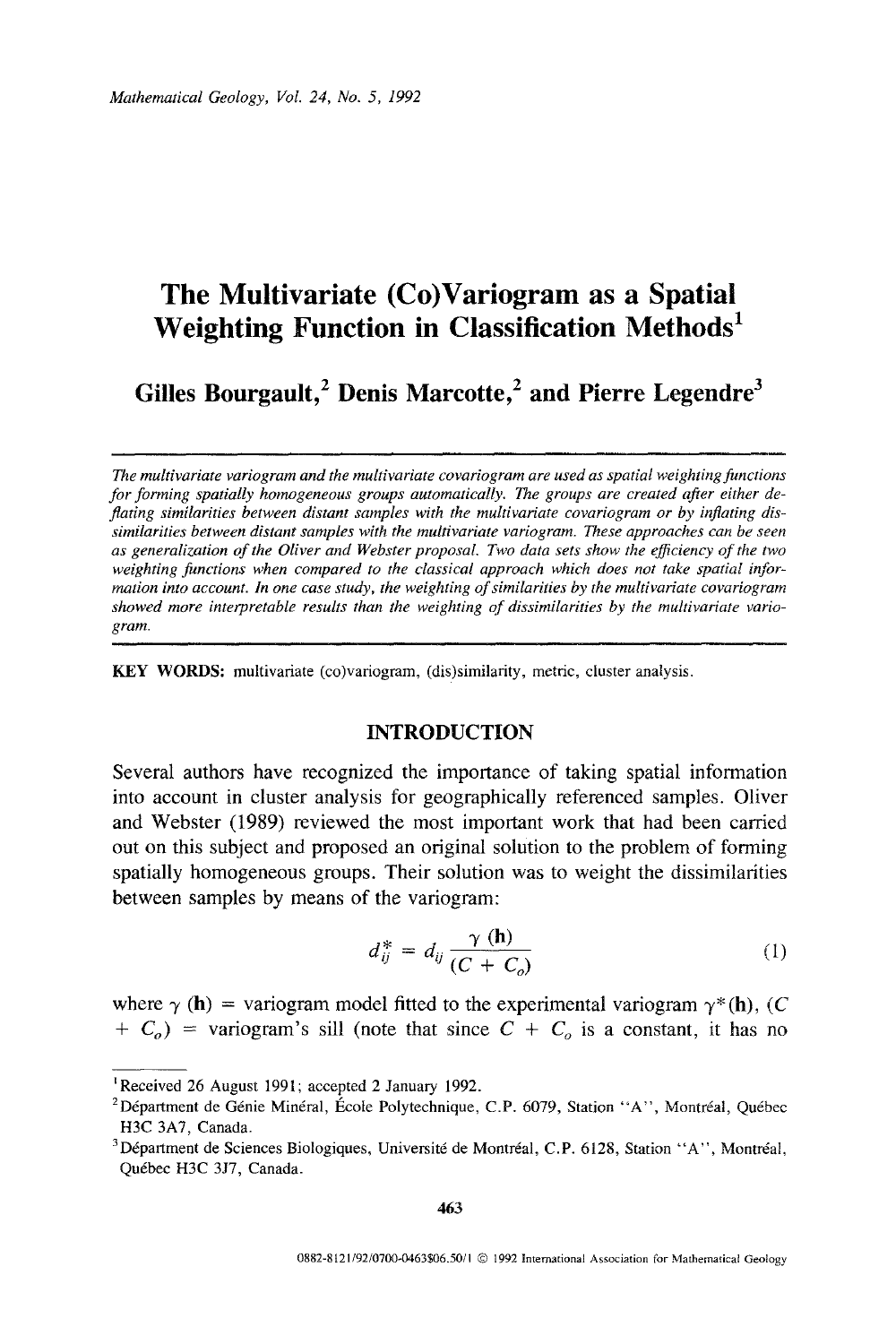influence on the resulting classification),  $d_{ij}$  = original dissimilarity between samples i and j,  $d_{ij}^*$  = modified dissimilarity between samples i and j, and

$$
2\gamma^*(\mathbf{h}) = \frac{1}{N_h} \sum_{(i,j)\in D_h} (z(\mathbf{x_i}) - z(\mathbf{x_j}))^2
$$
 (2)

where  $z(x_i)$  = sample's value at location  $x_i$ ,  $h$  = geographical displacement vector,  $D_h$  = collection of sample pairs for which  $\|\mathbf{x}_i - \mathbf{x}_i\| \in [\|\mathbf{h} \pm \Delta \mathbf{h}\|]$ , and  $N_h$  = cardinality of  $D_h$ .

For all monotonic increasing variograms, the closer the samples are spatially, the more the dissimilarities decline. With bounded models with finite range, a, there is no modification for samples spaced at a geographic distance equal to or greater than the range. One result of this is to downweight the large dissimilarities that occur between close neighbors. The main difficulty of this approach lies in the choice of a variogram model, which is a univariate spatial function, to represent spatial structure of the dissimilarities (which are generally a multivariate measure). To take into account the multivariate character of dissimilarities, Oliver and Webster (1989) proposed using the variogram of the first principal component of the PCA, or to use a variogram that is a compromise between the variograms of the first few principal components.

We propose either to use the multivariate covariogram as a weighting function to decrease (relatively) similarities of distant samples or to use the multivariate variogram as a weighting function to increase (relatively) dissimilarities between distant samples. In addition, we propose calculating the multivariate (co)variogram in the same metric used to calculate the (dis)similarities in order to obtain a multivariate function which describe the spatial variation of (dis)similarities. Examples using the various approaches are presented for comparison.

The method presented in this paper is also an alternative to the clustering methods that impose a strict spatial contiguity constraint, as proposed by many authors (among others, Ray and Berry, 1966; Lebart, 1978; Monestiez, 1978; Lefkovitch, 1980; Legendre and Legendre, 1984; Legendre, 1987). The difference between these and our method is briefly discussed below.

## MULTIVARIATE VARIOGRAM

Mackas (1984), Young (1987), and Harff and Davis (1990) have already proposed the use of multivariate variograms in different ways. Mackas (1984) computed a multivariate variogram, based upon chord metric, to describe multivariate spatial structure of a planktonic community. Harff and Davis (1990) suggest a multivariate variogram, based upon the Mahalanobis metric, to krige a vector of regionalized variables. This makes it possible to obtain a regular grid where p variables are estimated at each node without having to resort to a cokriging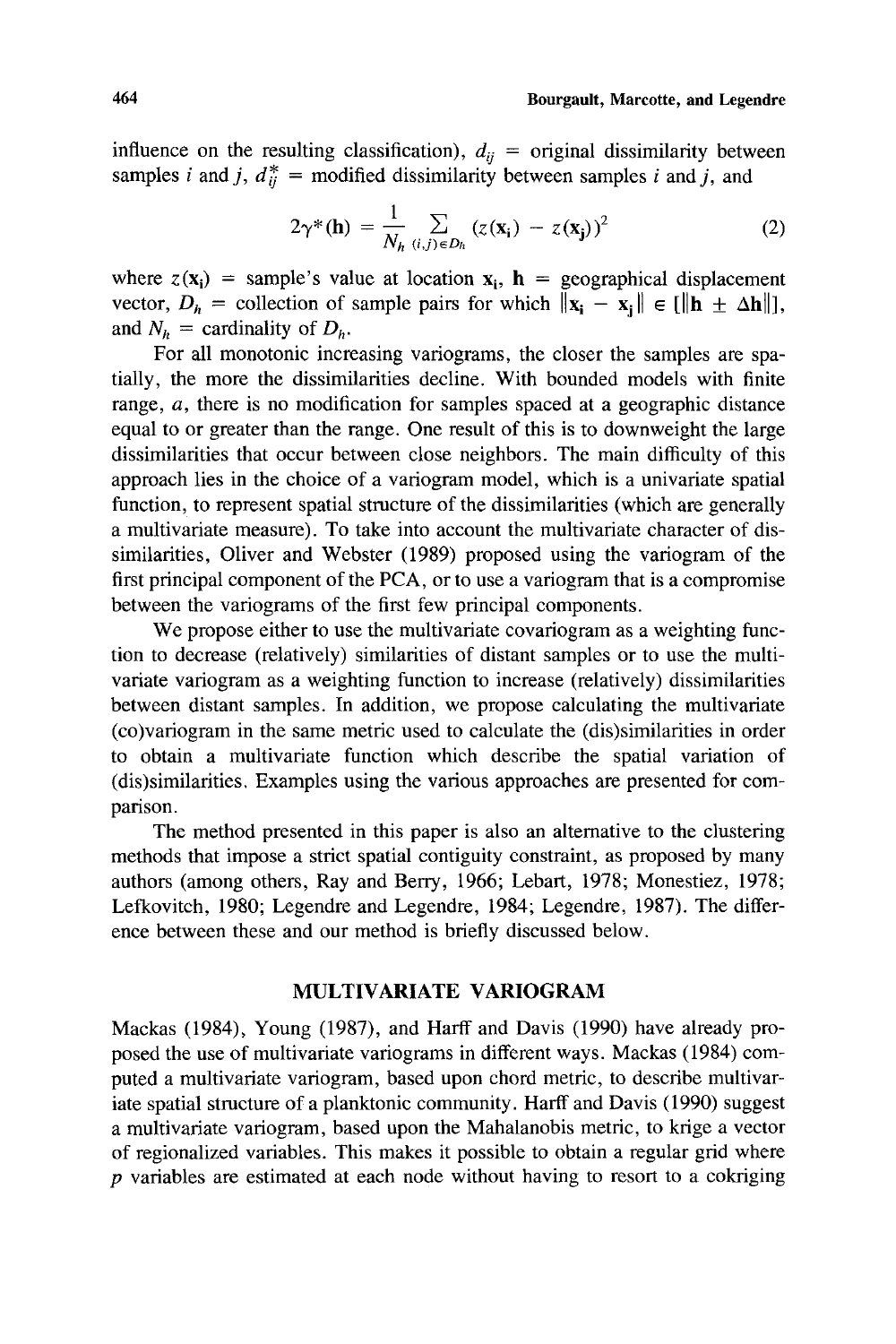system. These authors then proceed with a Bayesian-type classification of the nodes on the grid, and define geographically compact groups.

Bourgault and Marcotte (1991) formalized the multivariate variogram as it applies to stationary random functions, demonstrating the relation that exists between the multivariate variogram and the multivariate autocovariance function. This is precisely the same as the relation encountered in univariate geostatistics. For a regionalized vector of  $p$  stationary variables and for every metric M, the multivariate covariogram and the multivariate variogram are defined as follow:

## multivariate covariogram

$$
K(\mathbf{h}) = E[(\mathbf{Z}(\mathbf{x}) - \mathbf{\mu}) \mathbf{M}(\mathbf{Z}(\mathbf{x} + \mathbf{h}) - \mathbf{\mu})'] \tag{3}
$$
  
multivariate variogram

 $2G(h) = E[(\mathbf{Z}(x) - \mathbf{Z}(x+h)) \mathbf{M}(\mathbf{Z}(x) - \mathbf{Z}(x+h))']$  (4)

where  $\mathbf{Z}(\mathbf{x})$  = row vector of p second-order stationary random functions,  $\mu$  =  $E[\mathbf{Z}(\mathbf{x})]$ , and  $\mathbf{M} = a p \times p$  positive-definite symmetric matrix used as metric in the calculation of (dis)similarities. (Examples of such metrics are: the identity matrix (Euclidean), the inverse of the variance-covariance matrix (Mahalanobis), a diagonal matrix with the inverse of the standard deviations, the chisquare metric, etc. . . . The interested reader is referred to Sneath and Sokal (1973) for more details about metrics). Assuming second-order stationarity, the multivariate autocovariance function is related to the multivariate variogram by:

$$
K(\mathbf{h}) = G(\infty) - G(\mathbf{h}) \tag{5}
$$

where  $G(\infty) = \text{sil}$  of the multivariate variogram. From Eq. (4),  $G(0) = 0$ , thus  $K(0) = G(\infty)$ .

Joumel (1988) recognized the traditional univariate variogram (2) as a distance squared measure, and its counterpart, the univariate covariogram, as a proximity (or similarity) measure. Thus, the multivariate variogram (Eq. 4) represents the mathematical expectation of a multivariate dissimilarity squared measure, and the multivariate autocovariance function (Eqs. 3 and 5) represents the mathematical expectation of a multivariate similarity measure.

As in the Mackas (1984), the multivariate variogram is estimated by averaging multivariate dissimilarities (squared) in a similar way to the traditional variogram (Eq. 2):

$$
2G^*(\mathbf{h}) = \frac{1}{N_h} \sum_{(i,j) \in D_h} d_{ij}^2
$$
 (6)

where  $d_{ij}$  = dissimilarity between samples i and j calculated with a given metric, and  $N_h$  and  $D_h$  are as defined previously.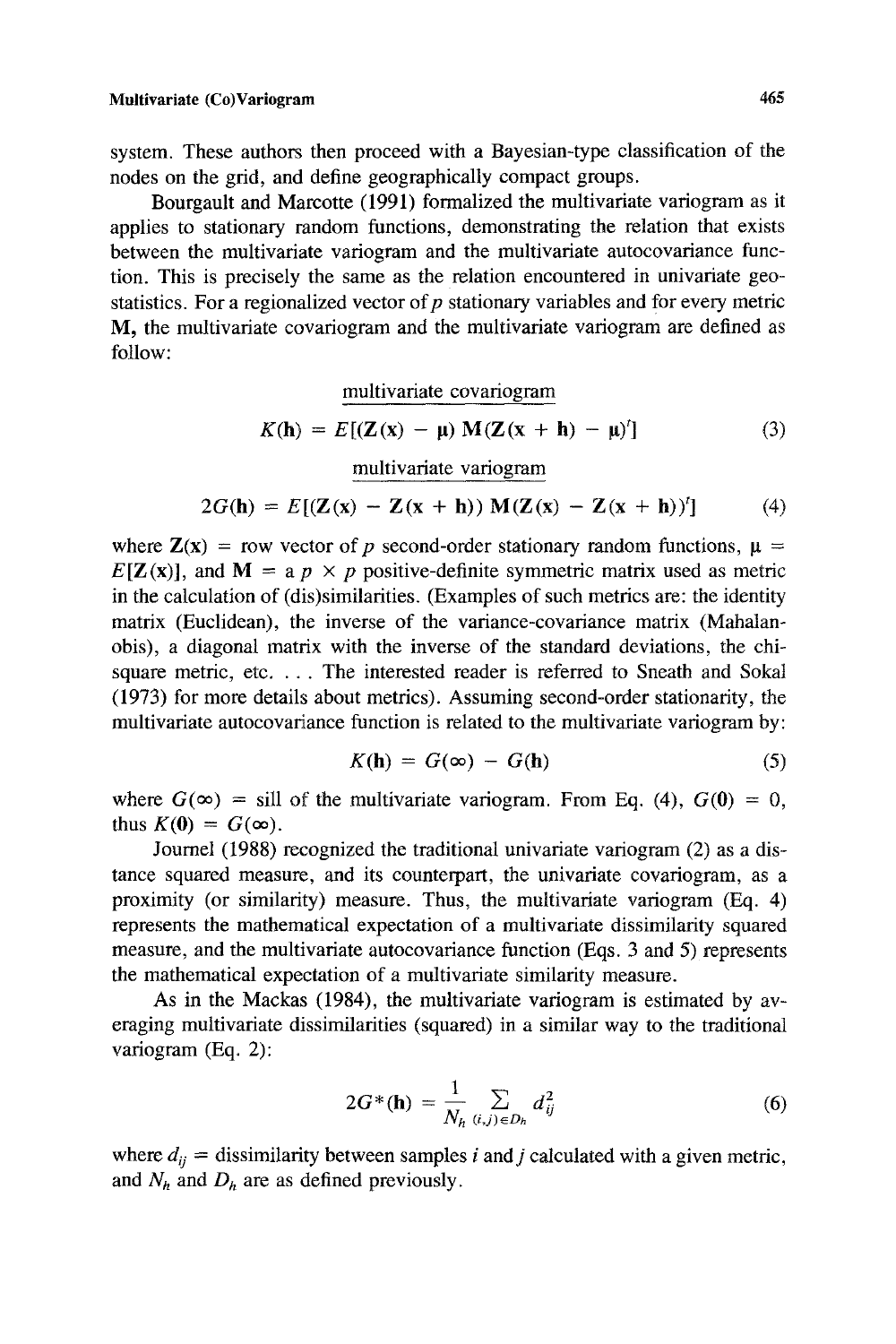We propose to modify the similarity measure between individuals (computed from the multivariate vectors of observations), based on the Oliver and Webster (1989) proposal, by means of the multivariate autocovariance function:

$$
S_{ij}^{*2} = S_{ij}^2 K(\mathbf{h})
$$
 (7)

Alternatively, one may modify the dissimilarities between individuals with the multivariate variogram function:

$$
d_{ij}^{*^2} = d_{ij}^2 G(\mathbf{h})
$$
 (8)

Note that this latter approach is slightly more general since it allows for multivariate variograms without sills. The spatial modifier defined by Eq. (7) is stronger in the sense that it favors formation of groups which are more spatially homogeneous. With a stationary model when samples are separated by a distance exceeding the range, a null similarity is computed from Eq. (7), whereas dissimilarities are simply multiplied by a constant in Eq. (8). Both methods perform correctly when a pure nugget effect is modeled. Spatial modifier (Eq. 7) will compute null similarities, and either leave unchanged the initial random partition formed by non-hierarchical (N-H) clustering algorithm or will not do any grouping with the hierarchical algorithm. This is coherent with the meaning of the nugget effect: that the size of the spatial structures are smaller than the sampling mesh. Therefore, we cannot observe any groups within the data set. On the other hand, spatial modifier (Eq. 8) will modify all dissimilarities by a constant, the clustering will be identical to the one performed on original dissimilarities in the absence of any spatial information.

The new (dis)similarity matrix can serve as a starting point for any hierarchical or non-hierarchical (N-H) clustering algorithm. We used a N-H clustering algorithm where the sample-group (dis)similarity is computed as the arithmetic average of the (dis)similarities between the sample and all the samples of the group considered. The N-H algorithm used is the following:

- Step 0: An initial random partition with  $k$  groups (provided by the user) is performed.
- Step 1: For each sample, the modified (with Eqs. 7 or 8) (dis)similarity is calculated with all the other samples; the average (dis)similarity is computed for each of the  $k$  groups. The sample is assigned to the group with the smallest average dissimilarity or greatest average similarity.
- Step 2: If no samples changed assignation in step 1, then the algorithm is stopped. Otherwise we go to step 1 for the next iteration. The algorithm can also be stopped after a fixed number of iterations or when the average sample-group (dis)similarity does not improve sufficiently.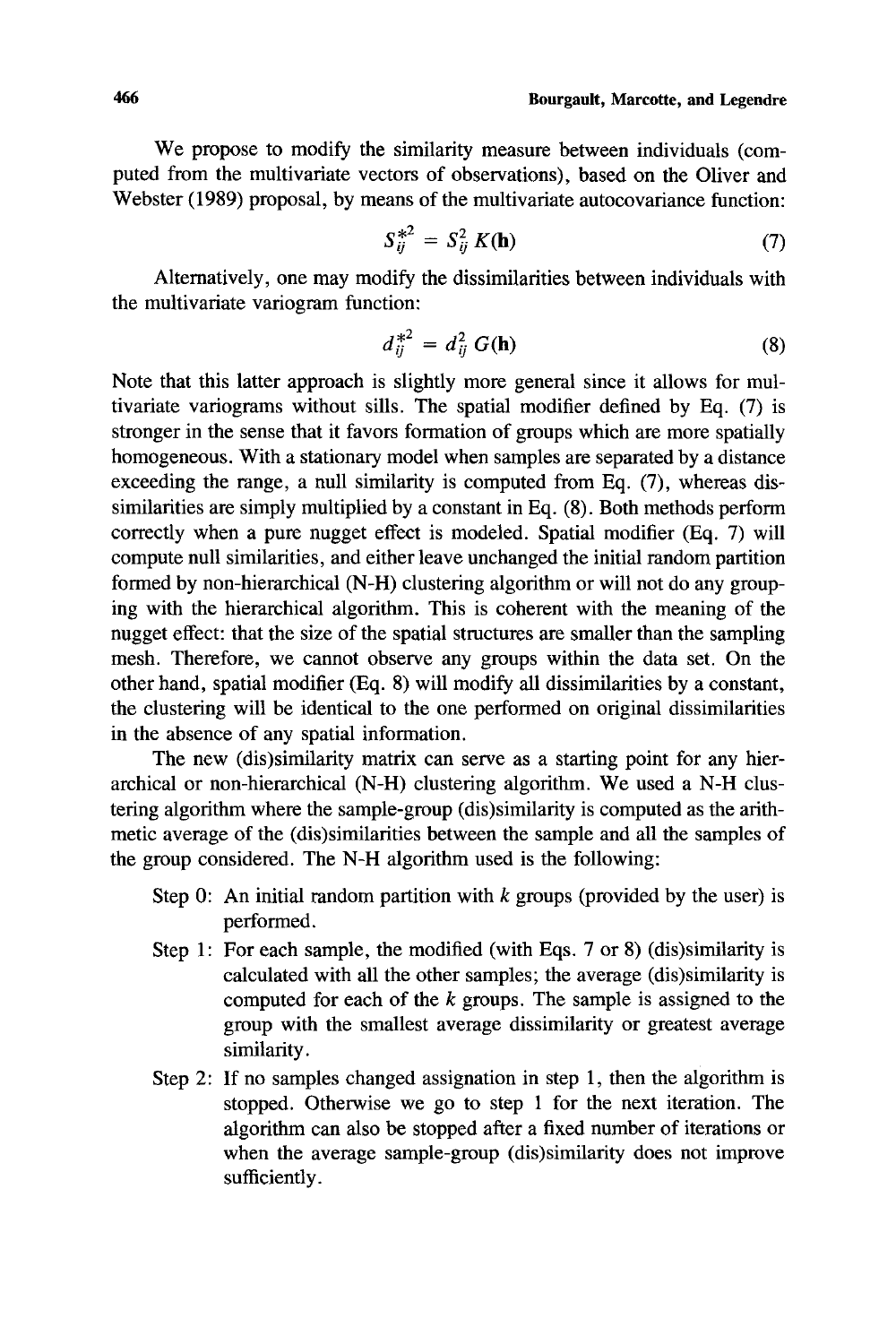(In the two cases studied below, the algorithm was stopped after no change in group membership was obtained over a full iteration).

# **EXAMPLE 1:** LAKEVIEW MOUNTAINS

The data selected to illustrate the various approaches were taken from the study by Morton et al. (1969) of the batholite in the Lakeview Mountains region of California. These data result from the analysis of 147 rock samples for Na, Mg, Al, Si, K, Ca, and Fe. The samples were spread over a square grid  $(650 \text{ m} \times 650 \text{ m})$ . Morton et al. (1969) observed that the geochemical variations revealed an aureole structure, which consists of a mafic core bordered with felsite. David and Dagbert (1974) also obtained an aureole pattern for the first factor of a correspondence analysis performed on these data (Fig. 1). This factor sets Fe, Mg, and Ca opposite to  $Si$  and K: the center of the batholite is rich in Fe, Mg, and Ca, while the periphery is rich in Si and K.

For clustering, the variables were standardized, and the similarities were calculated using:

$$
S_{ij}^2 = D_{\text{max}}^2 - D_{ij}^2 \tag{9}
$$

where  $D_{ii}^2$  = Mahalanobis distance between samples *i* and *j*,

$$
D_{ij}^2 = (\mathbf{z}(\mathbf{x}_i) - \mathbf{z}(\mathbf{z}_j)) \mathbf{C}^{-1} (\mathbf{z}(\mathbf{x}_i) - \mathbf{z}(\mathbf{x}_j))^t
$$
 (10)

 $D_{\text{max}}^2$  = max  $(D_{ii}^2)$  with  $z(x_i)$  = row vector of p variables observed at location  $x_i$ , and  $C^{-1}$  = inverse of the experimental variance-covariance matrix.

To facilitate the comparison between different clustering approaches, we fixed the partitioning to have six groups. Figure 2 shows the map obtained by a N-H clustering of the original dissimilarities, which reveals dispersed, noncontiguous groups. This map also indicates that there is a tendency to form a fairly homogeneous central group (#5). The arrangement of the groups suggests the presence of a concentric spatial structure, but the picture is far from clear.

The multivariate spatial structure of the data is described by the omnidirectional experimental multivariate variogram shown as the plotted points in Fig. 3. This multivariate variogram is calculated according to Eq. (6) with M  $= C^{-1}$  (the Mahalanobis metric; C is the variance-covariance matrix). It is modeled as an isotropic spherical variogram with a range of nine units (1 unit  $= 650$  m), a sill of 2.4 and a nugget effect of 5.0. This multivariate variogram was used to modify the Mahalanobis distances between samples using Eq. (8), whereas the multivariate covariogram was used to modify (using Eq. 7) the similarities (calculated with Eq. 9).

Figure 4 shows the maps obtained by N-H clustering on the modified dissimilarities (4a) and the modified similarities (4b). We find that there are six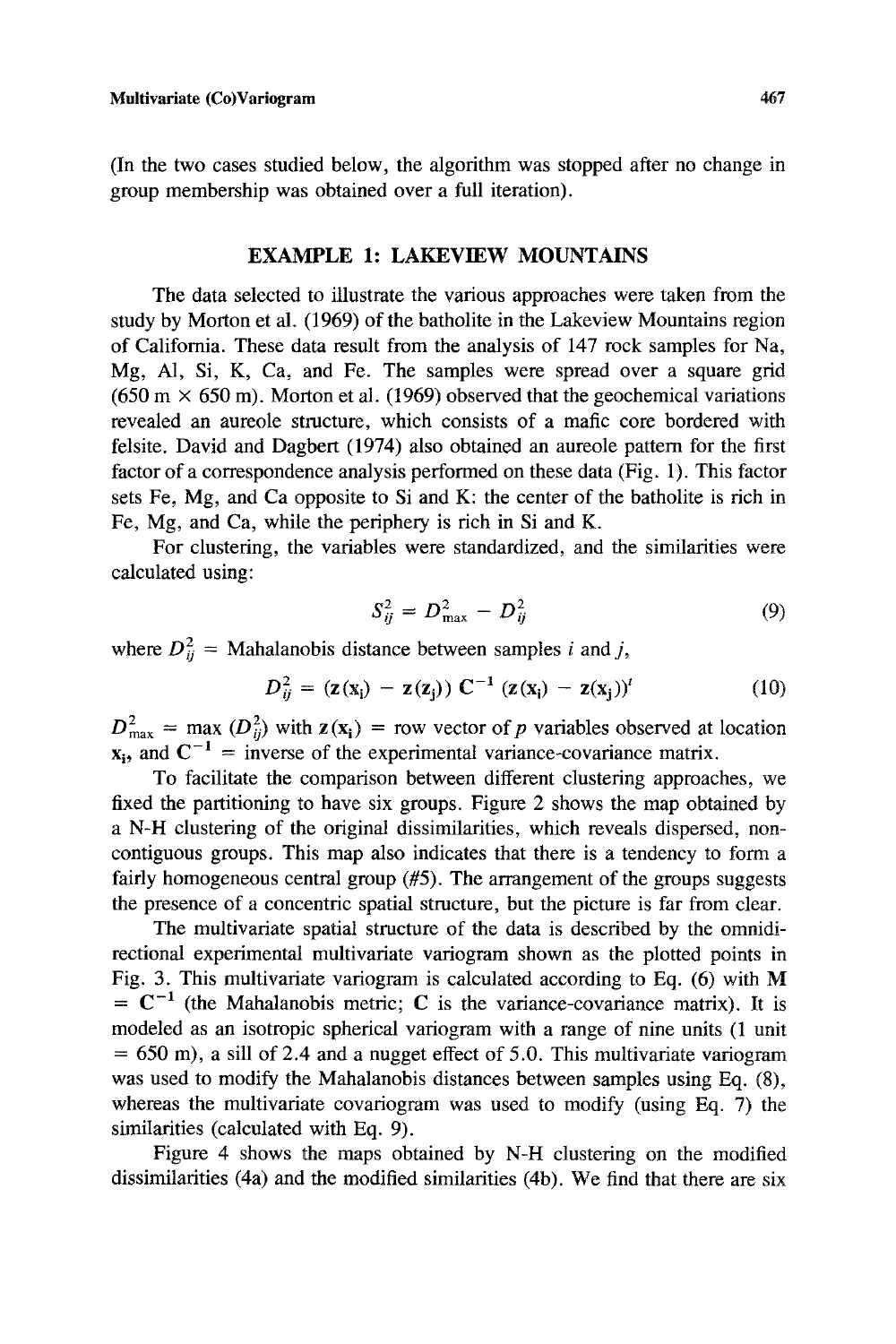

Fig. 1. Isarithmic map of the first factor of a correspondence analysis of the Lakeview Mountains data obtained by kriging (grid is  $650 \text{ m} \times 650 \text{ m}$ ).

compact groups, five of which are located toward the edges around a central group. The results for both maps are practically identical, but the central group obtained with the modified similarities is slightly smaller than the one obtained with the modified dissimilarities. The dendrogram in Fig. 5, constructed from a matrix of Mahalanobis distances between the vectors of averages representing the groups, indicates that the groups toward the periphery are more similar to each other than they are to the central group. These maps are a good representation of the known aureole structure.

#### EXAMPLE 2: SCHEFFERVILLE

For this example, 448 samples of lake-floor sediment were taken from an area about 50 km north of Schefferville, Québec. The samples were collected by the Ministère de l'Energie et des Ressources du Québec (Beaumier, 1987),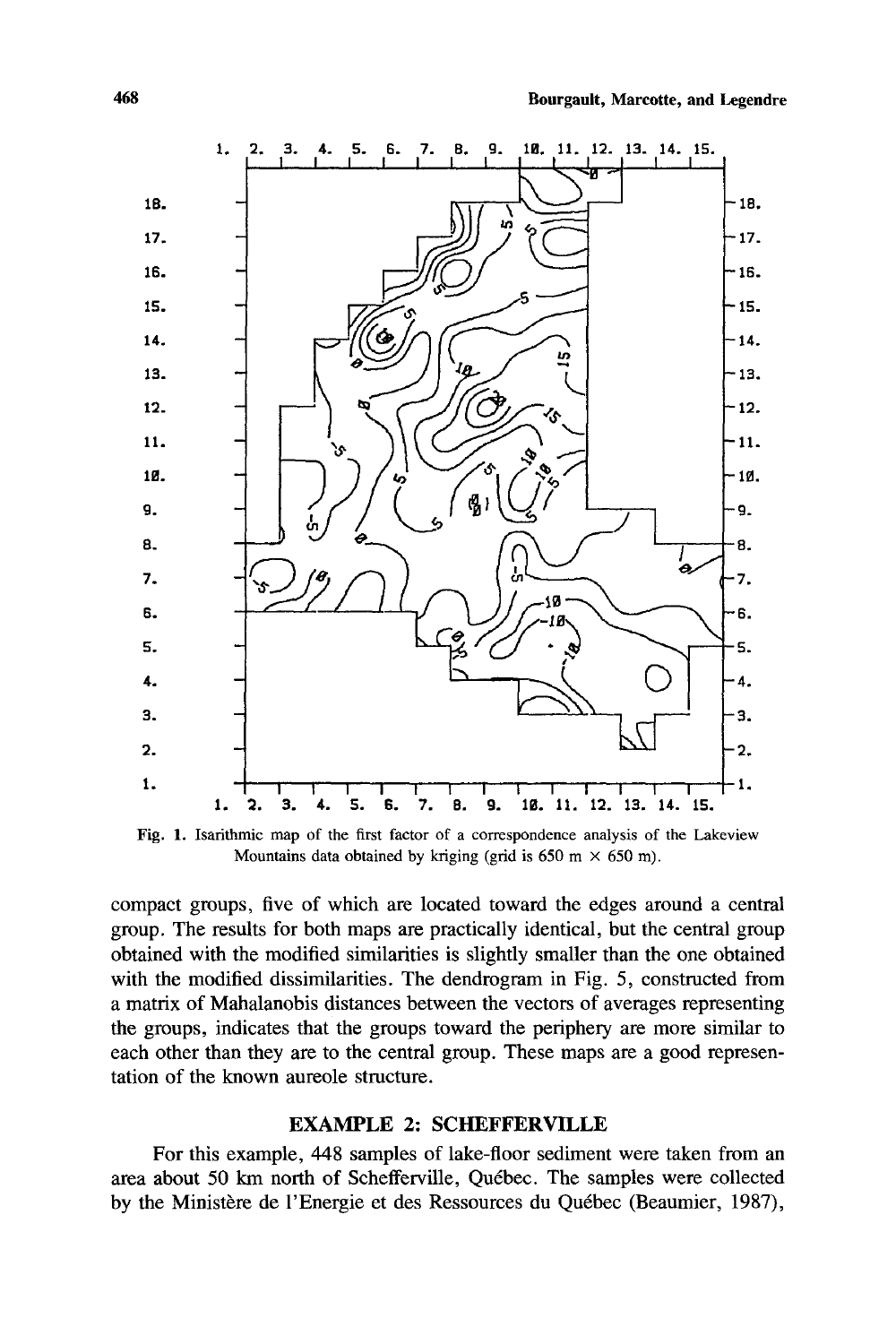

Fig. 2. Map of groups obtained by N-H clustering on original dissimilarities for the Lakeview Mountains data (coordinates are in grid units).



Fig. 3. Experimental multivariate variogram, calculated using Mahalanobis metric, on the Lakeview Mountains data (1 unit on the abscissa =  $650$  m).

and analyzed for 38 elements. Only A1, Fe, K, and Mg were used in this analysis, since they represent the most important lithological variation. Figure 6 shows the general geology of the studied area. The main feature of the geological pattern is a stratification oriented at N32°W; five geological formations may be identified. The formation at the extreme west of the map consists es-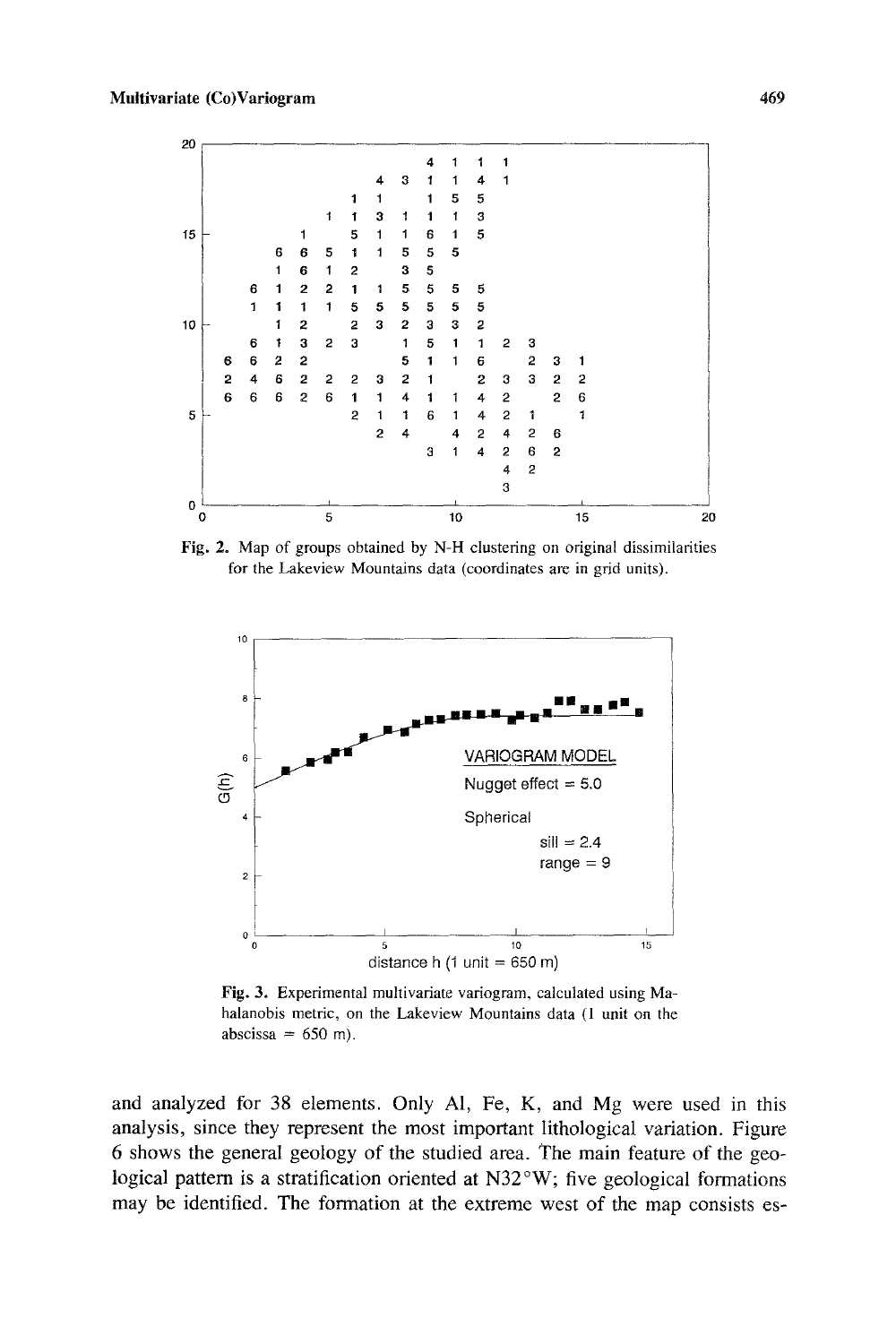

Fig. 4. Maps of groups obtained by N-H clustering on dissimilarities modified by (a) the multivariate variogram, and (b) on similarities modified by the associated multivariate covariogram (coordinates are in grid units).

sentially of igneous mafic rock (basalt and gabbro). The formation to the east of the map is also composed of igneous mafic rock, and contains a band of ultramafic rock (periodotite). The central formation is composed of igneous mafic rock, too, but it has been covered by considerable glacial deposits along the length of the stratigraphy. The igneous mafic rock formations are separated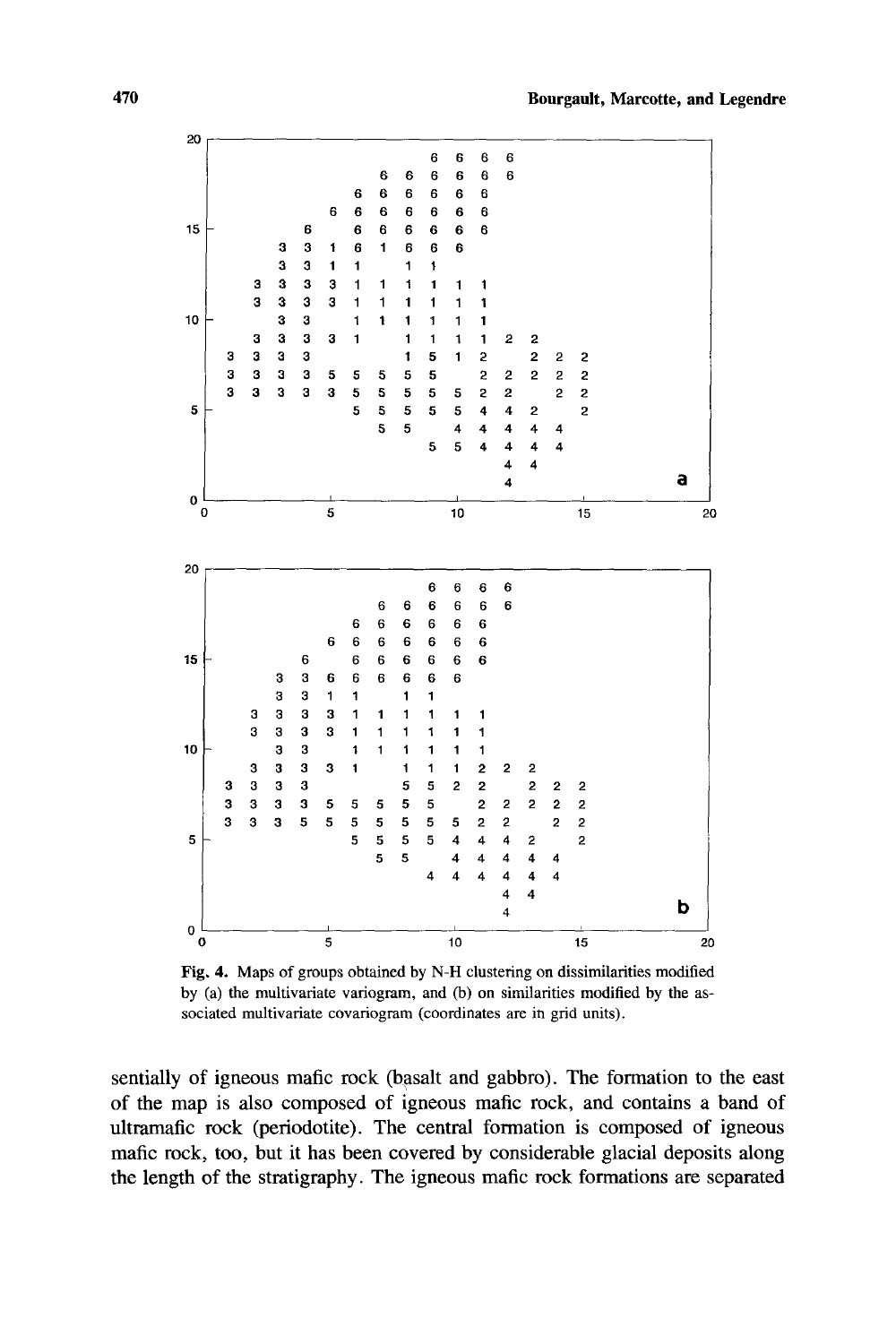

**Fig. 5. Dendrogram, based on Mahalanobis distances, for centroids of the groups shown in Fig. 4b (the Mahalanobis distances were rescaled between 0-25).** 



**Fig, 6. General geology of the Schefferville area (coordinates are in kilometers).** 

**by sedimentary formations (sandstone, greywacke, conglomerate) (Dimroth, 1978).** 

**We have used standardized logarithms of the elements A1, Fe, K, and Mg to calculate the dissimilarities. The original similarities were calculated using:**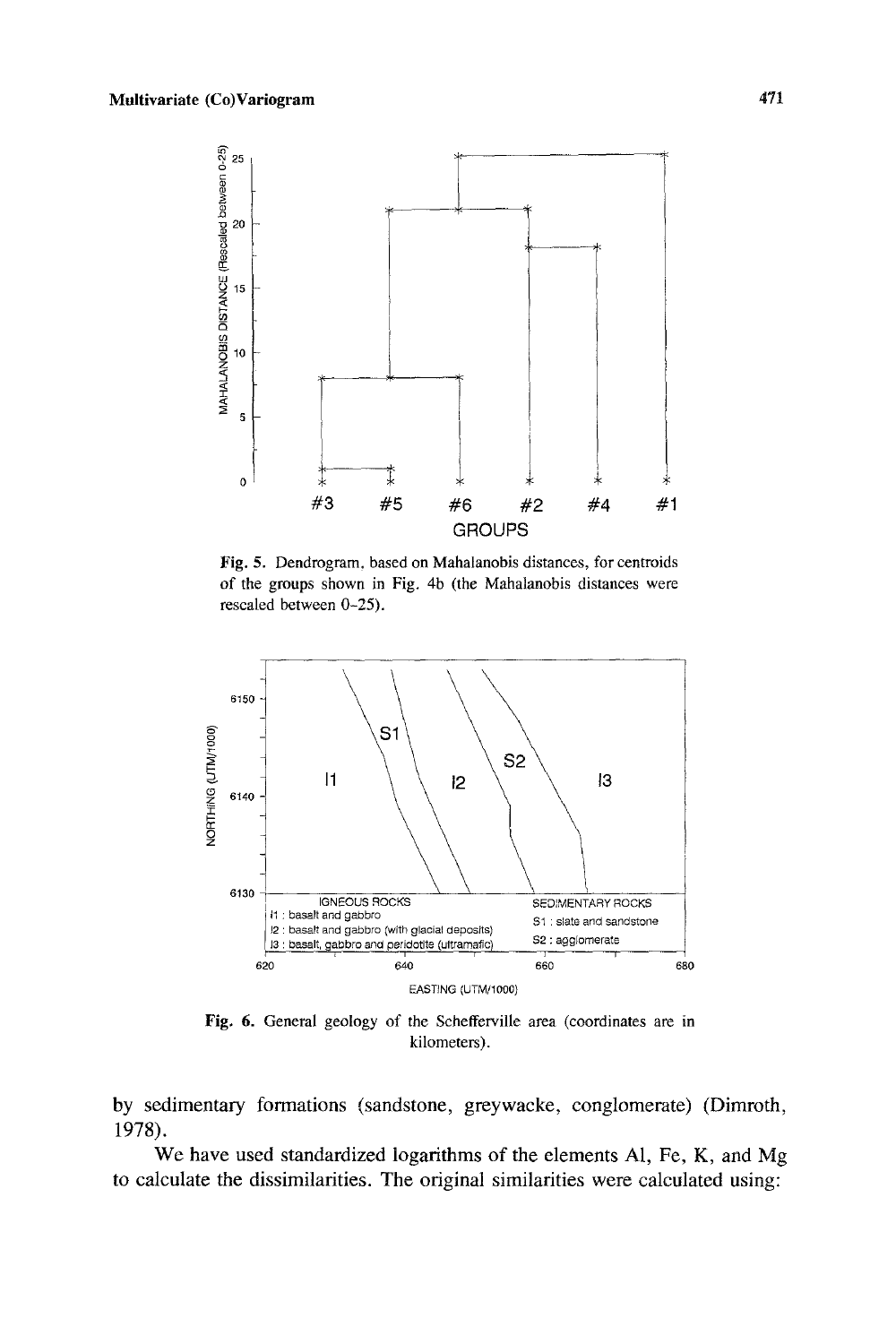$$
S_{ij}^2 = d_{\text{max}}^2 - d_{ij}^2 \tag{11}
$$

where  $d_{ii}$  = distance (in the variable space) between samples i and j with the identity metric, and  $d_{\text{max}} = \text{max} (d_{ij})$ . The partitioning was fixed at five groups, which corresponds to the number of geological formations (Fig. 6).

Figure 7 shows the map of the groups obtained by N-H clustering without modifying the dissimilarities. These groups are dispersed and intermingled. The map is a poor representation of the geology described in Fig. 6.

Figure 8 shows the experimental multivariate variograms calculated for two orthogonal directions, using the identity metric. A spherical variogram model with geometric anisotropy is adopted. Largest range (15000 m) and shortest range (9000 m) respectively occur along (N32W) and across (N58E) the stratigraphy.

Figure 9 shows the map obtained by modifying the dissimilarities using the multivariate variogram anisotropic model. Groups 1, 3, and 4 are spatially more homogeneous than they were before; however, the link with the known geology remains uncertain.

Figure 10 shows the map obtained by modifying the similarities using the multivariate covariogram anisotropic model. This time, the groups are kept well apart from one another, and they reflect the anisotropy of the geological pattern very well. This is the map that compares best with the geological map. The boundary between the two formations to the west of the map is well defined by the classification (5-3, Fig. 10); the other boundaries, however, do not correspond exactly to those of the geological map. The formation to the east of the map is divided into two groups (1 and 4), which is probably caused by the



Fig. 7. Map of groups obtained by N-H clustering from the original dissimilarities of the Schefferville area (coordinates are in kilometers).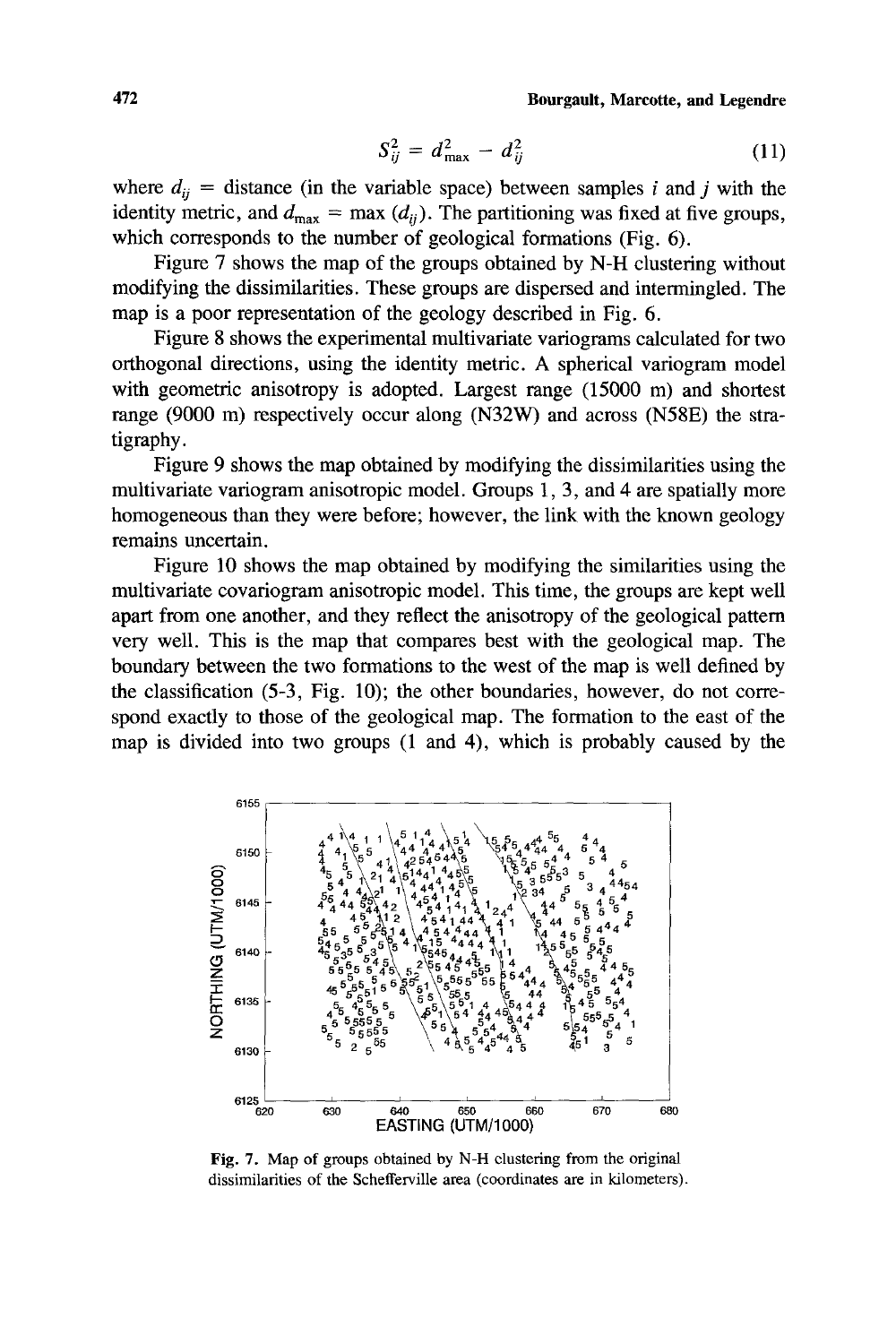

Fig. 8. Experimental anisotropic multivariate variogram, **calculated using the** Euclidean metric, **on the Schefferville data.** 



Fig. 9. Map of the groups obtained by N-H clustering on the dissimilarities modified **using the anisotropic** multivariate variogram of the Schefferville area (coordinates are in kilometers).

**influence of the band of ultramafic rock contained in that formation. The ultramafic rocks are associated with group 1. The group 1 samples in the southern part of the sedimentary formation in the eastemmost section of the map come from a lake that is fed by a river that cuts through the ultramafic band. The central formation contains groups 2 and 3. The lakes in this formation have**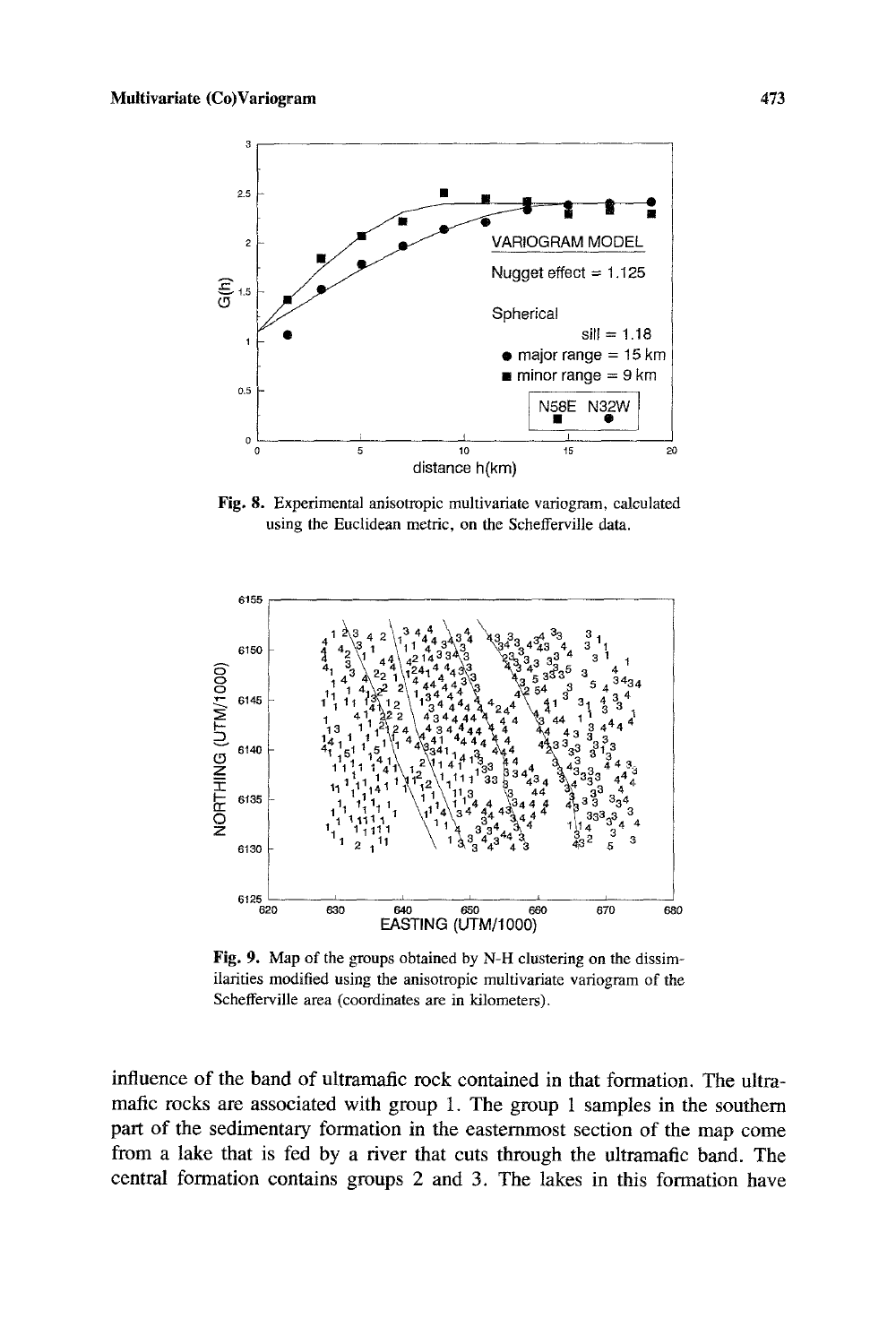

Fig. 10. Map of the groups obtained by N-H clustering on the similarities modified using the anisotropic multivariate covariogram of the Schefferville area (coordinates are in kilometers).

probably received sediments from many different sources, such as igneous mafic rocks and glacial deposits, which makes it difficult to classify them spatially.

In the absence of a perfect geological image, the map of the groups modified by the multivariate covariogram is the one which leads to the best geological analysis. In knowing that there are two major geological families in this region, igneous mafic rocks and sedimentary rocks, a second N-H clustering with only two groups was performed.

Figure 11a shows the map obtained after the dissimilarities had been weighted by the multivariate variogram, and Fig. 1 lb shows the map obtained after the similarities had been modified by the multivariate covariogram. A comparison of these two maps reveals, once again, that the groups obtained from the weighted similarities are more spatially homogeneous. In Fig. 1 la, group 1 combines more readily with the igneous rock, and group 2 with the sedimentary rock and with the zone of glacial deposits. The groups in the map of Fig. 1 lb delimit very well the boundaries between the igneous mafic rocks and the sedimentary formations to the east and to the west of the map. The igneous formation at the center of the map does not appear, but is combined with the two sedimentary formations (group 1), possibly because of the influence of the glacial deposits. It should be noted here that the weighting of similarities by the multivariate does not preclude that samples which are very far apart geographically be joined together (group 2), even if the distance between these samples is greater than the range (the western part of group 2 is located more than three times the range from its eastern part). This is possible because the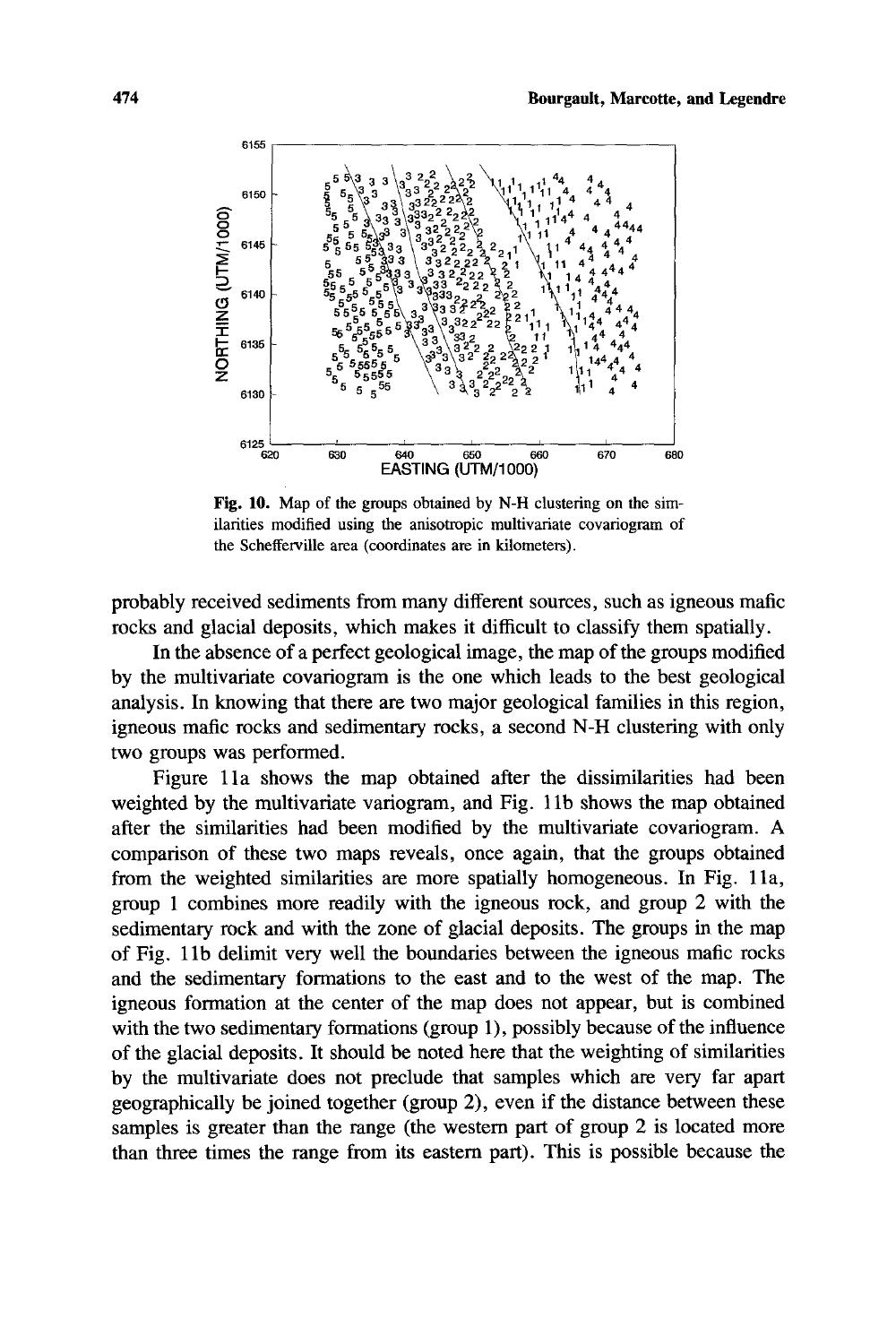

**Fig. ll. Maps of the groups obtained by N-H clustering, for two partitions only: (a) on dissimilarities modified using the anisotropic multivariate variogram, and (b) on similarities modified using the anisotropic multivariate covariogram of the Schefferville area (coordinates are in kilometers).** 

**average similarity remains large over all the samples of these two geological formations, in spite of the large number of null similarities for the pairs of samples formed between these two formations. Weighting dissimilarities by the multivariate variogram can also lead to similar results although this was not observed here.**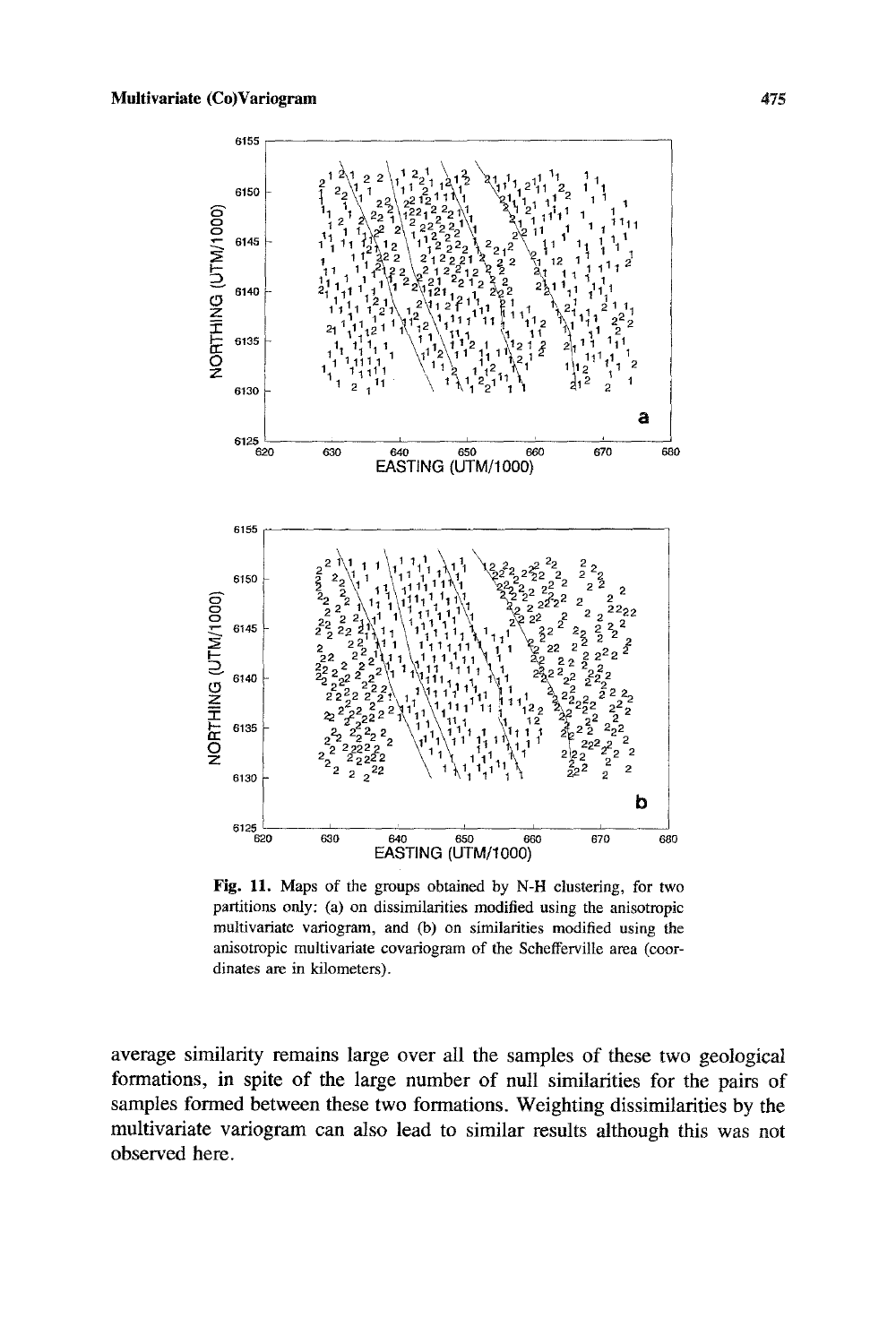# DISCUSSION AND CONCLUSIONS

This work was triggered by a suggestion of Legendre (1987) to weight the dissimilarity matrix values by a linear function of the geographic distances among points before clustering. The proposal of Oliver and Webster (1989) is a more sophisticated way of reaching the goal. The present study describes another improvement of the same method, that integrates the multivariate nature of the data most often used for clustering.

The multivariate variogram is a function of the spatial structure that has all the attributes sought by 0liver and Webster (1989). It is a function of the data, describing their regionalization while taking into account the spatial correlations among the variables, in accordance with the metric used. It is no longer neeessary to perform a principal components analysis to find a compromise variogram, and the weighting conforms to the metric selected for calculating the (dis)similarities.

The spatial constraint induced by the multivariate variogram is not always sufficient to produce a clear picture of the groups under study. In our case studies, the weighting of the similarities by the multivariate covariogram yields better results (more spatially contiguous and better related to the known geology) than those obtained by spatial weighting of dissimilarities with the multivariate variogram.

There may be some concern that the spatial weighting introduced by the multivariate covariogram is so strong that it could impose spatially homogeneous groups even when this is inappropriate, since its chief effect is to downweight the similarities that occur between distant samples. This would be easy to detect, however, by varying the initial partitioning (N-H method) for a fixed number of groups; with non-spatially-organized data, one would expect significant differences between the groups obtained for each initial partitioning. Also, for such data, the nugget component of the multivariate variogram should be large.

In the case studies presented, we obtained better results, i.e., more in agreement with known geology, with spatial modifier Eq. (7). It may be that in other contexts, or with different metrics or different clustering algorithms, spatial modifier Eq. (8) would prove more useful. The choice of one or the other may rest, in the end, on our perception of how much spatial homogeneity the groups should exhibit. If the groups are expected to be spatially very homogeneous or compacts, then Eq. (7) is more appropriate. If the groups are expected to be intermingled to a certain degree, then Eq. (8) is preferable.

Compared to the clustering methods that impose a strict constraint of spatial contiguity and necessarily lead to the formation of geographically unique groups of observation points, our method of weighting similarities or dissimilarities possesses two advantages: first, it is computationally simpler, since the inclusion of the geographic information can be done as a pre-treatment, prior to the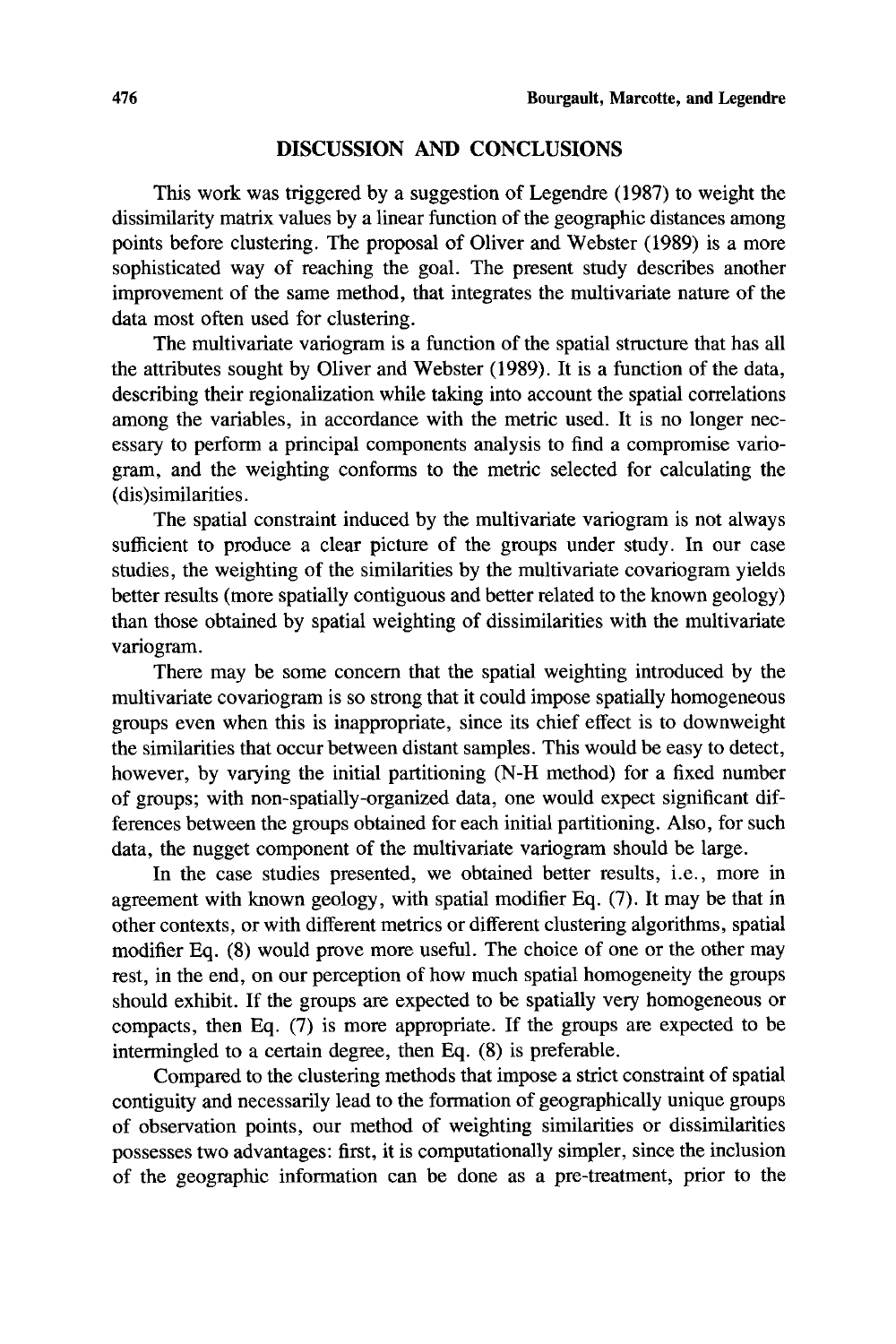clustering itself, which can then be obtained from standard, unmodified clustering programs; second, it may produce disconnected groups of similar objects, as was the case in Fig. 1 lb (this grouping was obtained three times out of ten, starting with different initial random partitions).

When only the intrinsic hypothesis can be used (i.e., the multivariate covariogram does not exist), the spatial weighting of dissimilarities could be done with the multivariate variogram with Eq.  $(8)$ . Pseudo-covariance models such as: constant- $G(h)$  are to be avoided since the classification results will depend on the choice of the arbitrary constant. When the intrinsic hypothesis is not fulfilled (i.e., the multivariate variogram does not exist), one may define a multivariate generalized covariogram in the same way as the multivariate variogram. However, it could be preferable to eliminate the effects of the physical causes responsible for the trends before doing any classification.

One of the referees pointed out that a good strategy to determine the number of groups could be to use a two-stage procedure. First use an N-H clustering with spatial modifier Eq. (7) or (8) and a large number of groups to obtain spatially contiguous groups. Second, perform a second classification or a multivariate analysis of the mean vectors of these groups without spatial weighting to cluster groups that are similar in the variable space but geographically distant.

#### ACKNOWLEDGMENTS

We gratefully acknowledge the comments and suggestions made by two anonymous referees. A CRSNG (NSERC) scholarship provided part of the necessary funding, and a computer time was made available to us free by the "Centre de Calcul de l'Université de Montréal."

#### **REFERENCES**

- Beaumier, M., 1987, Géochimie des Sédiments de Lac de la Région de Schefferville, MB 87-32, M.E.R.Q., 382 p.
- Bourgault, G., and Marcotte, D., 1991, Multivariable Variogram and Its Application to the Linear Model of Coregionalizatiou: Math. Geol., v. 23, n. 7, p. 899-928.
- David, M., and Dagbert, M., 1974, Lakeview Revisited: Variograms and Correspondence Analysis-New Tools for the Understanding of Geochemical Data, Proc. 5th Exploration Geochemistry Symposium, Elsevier, Amsterdam, p. 163-181.
- Dimroth, E., 1978, Labrador Trough Area, Geol. Rep. 193, Min. of Energy and Resources, Quebec, 396 p.
- Harff, J., and Davis, J. C., 1990, Regionalization in Geology by Multivariate Classification: Math. Geol., v. 22, p. 573-588.
- Joumel, A. G., 1988, New Distance Measures; The Route Toward Truly Non-Gaussian Geostatistics: Math. Geol., v. 20, n. 4, p. 459-475.
- Lebart, L., 1978, Programme d'Aggrégation avec Contraintes (C.A.H. Contiguïté): Cah. Anal. Données, v. 3, p. 275-287.